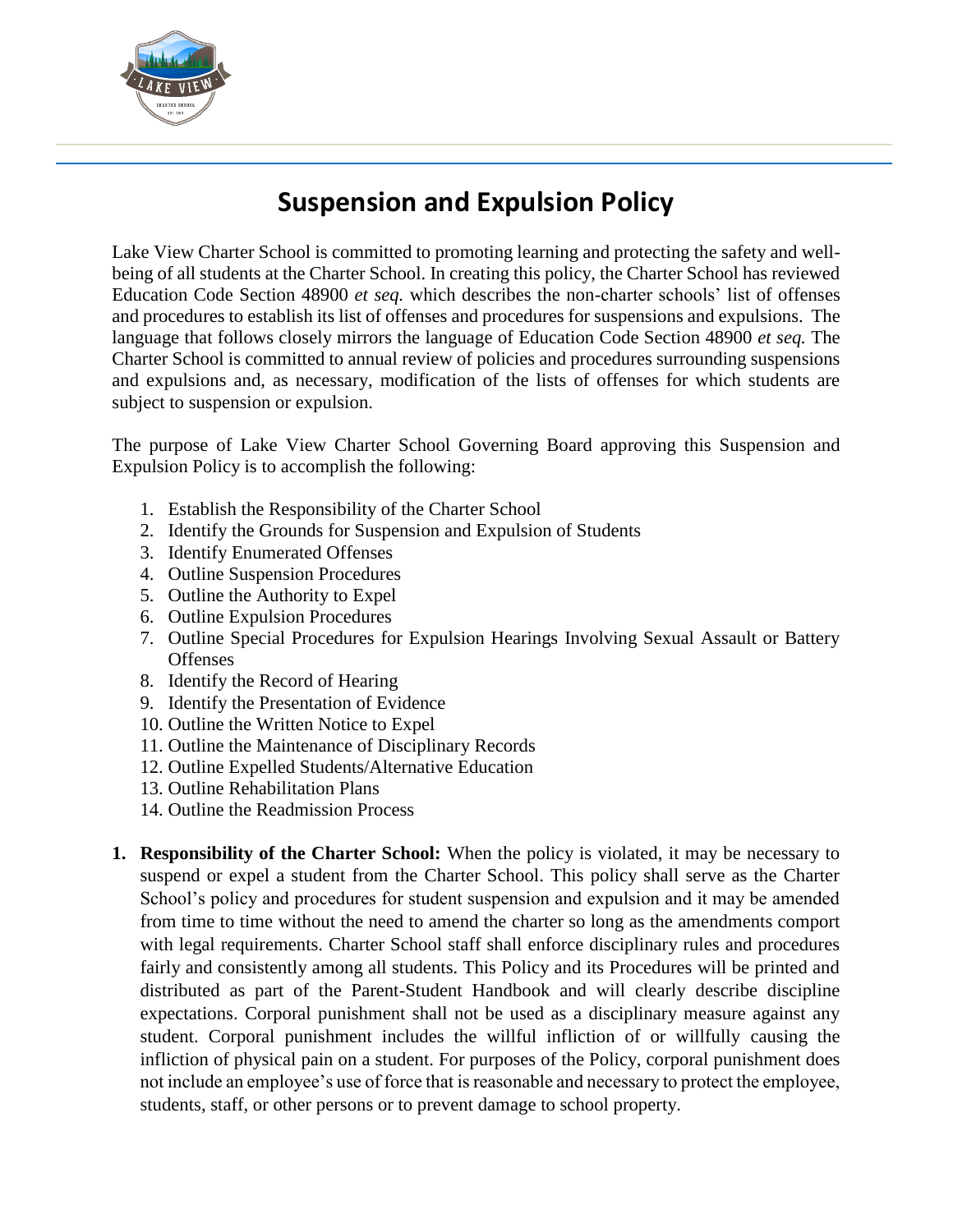A student has the right to be free from the use of seclusion and behavioral restraints of any form imposed as a means of coercion, discipline, convenience, or retaliation by staff. This right includes, but is not limited to, the right to be free from the use of a drug administered to the student in order to control the student's behavior or to restrict the student's freedom of movement, if that drug is not a standard treatment for the student's medical or psychiatric condition. School staff may use seclusion or a behavior restraint only to control behavior that poses a clear and present danger of serious physical harm to the pupil or others that cannot be immediately prevented by a response that is less restrictive. School staff shall avoid, whenever possible, the use of seclusion or behavioral restraint techniques.

School staff shall not do any of the following:

- Use seclusion or a behavioral restraint for the purpose of coercion, discipline, convenience, or retaliation.
- Use locked seclusion, unless it is in a facility otherwise licensed or permitted by state law to use a locked room.
- Use a physical restraint technique that obstructs a pupil's respiratory airway or impairs the pupil's breathing or respiratory capacity, including techniques in which a staff member places pressure on a pupil's back or places his or her body weight against the pupil's torso or back.
- Use a behavioral restraint technique that restricts breathing, including, but not limited to, using a pillow, blanket, carpet, mat, or other item to cover a pupil's face.
- Place a pupil in a facedown position with the pupil's hands held or restrained behind the pupil's back.
- Use a behavioral restraint for longer than is necessary to contain the behavior that poses a clear and present danger of serious physical harm to the pupil or others.
- The Charter School administration shall ensure that students and their parents/guardians are notified in writing upon enrollment of all discipline policies and procedures.
- Suspended or expelled students shall be excluded from all school and school-related activities unless otherwise agreed during the period of suspension or expulsion.

A student identified as an individual with disabilities or for whom the Charter School has a basis of knowledge of a suspected disability pursuant to the Individuals with Disabilities Education Improvement Act of 2004 ("IDEIA") or who is qualified for services under Section 504 of the Rehabilitation Act of 1973 ("Section 504") is subject to the same grounds for suspension and expulsion and is accorded the same due process procedures applicable to general education students except when federal and state law mandates additional or different procedures. The Charter School will follow all applicable federal and state laws including but not limited to the California Education Code, when imposing any form of discipline on a student identified as an individual with disabilities or for whom the Charter School has a basis of knowledge of a suspected disability or who is otherwise qualified for such services or protections in according due process to such students. Additional detail follows below.

**2. Grounds for Suspension and Expulsion of Students:** A student may be suspended or expelled for prohibited misconduct if the act is related to school activity or school attendance occurring at any time including but not limited to: a) while on school grounds; b) while going to or coming from school; c) during the lunch period, whether on or off the school campus; d) during, going to, or coming from a school-sponsored activity.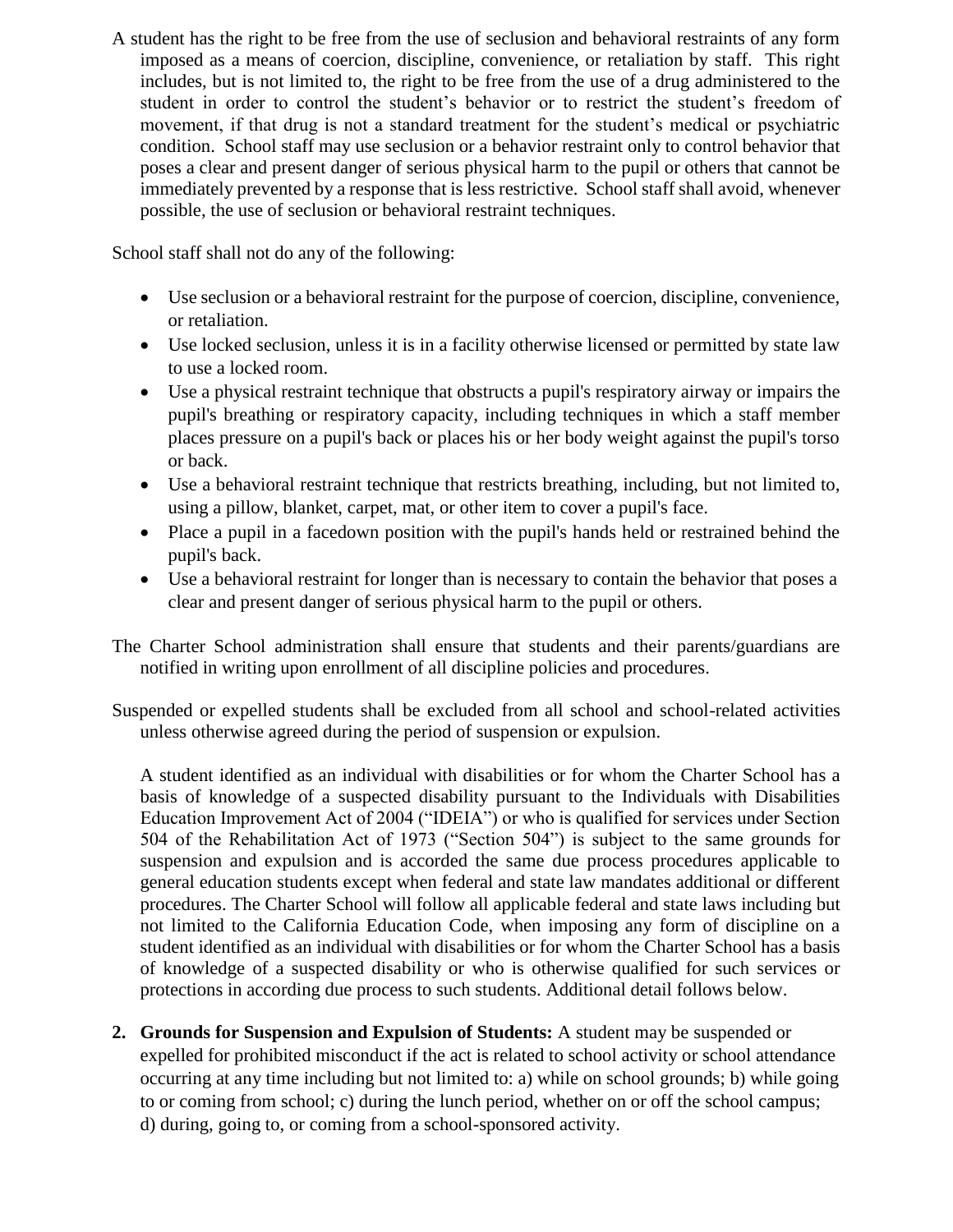## **3. Enumerated Offenses:**

- Discretionary Suspension Offenses. Students may be suspended for any of the following acts when it is determined the student:
	- o Caused, attempted to cause, or threatened to cause physical injury to another person.
	- o Willfully used force of violence upon the person of another, except self-defense.
	- o Unlawfully possessed, used, sold or otherwise furnished, or was under the influence of any controlled substance, as defined in Health and Safety Code 11053-11058, alcoholic beverage, or intoxicant of any kind.
	- o Unlawfully offered, arranged, or negotiated to sell any controlled substance as defined in Health and Safety Code Sections 11053-11058, alcoholic beverage or intoxicant of any kind, and then sold, delivered or otherwise furnished to any person another liquid substance or material and represented same as controlled substance, alcoholic beverage or intoxicant.
	- o Committed or attempted to commit robbery or extortion.
	- o Caused or attempted to cause damage to school property or private property.
	- o Stole or attempted to steal school property or private property (as used in this policy, "school property" includes, but is not limited to, electronic files and databases).
	- o Possessed or used tobacco or products containing tobacco or nicotine products, including but not limited, to cigars, cigarettes, miniature cigars, clove cigarettes, smokeless tobacco, snuff, chew packets and betel. This section does not prohibit the use of his or her own prescription products by a student.
	- o Committed an obscene act or engaged in habitual profanity or vulgarity.
	- o Unlawfully possessed or unlawfully offered, arranged, or negotiated to sell any drug paraphernalia, as defined in Health and Safety Code Section 11014.5.
	- o Disrupted school activities or otherwise willfully defied the valid authority of supervisors, teachers, administrators, other school officials, or other school personnel engaged in the performance of their duties.
		- o Commencing July 1, 2020, a pupil enrolled in kindergarten or any of grades 1 to 8, inclusive, shall not be suspended for any of the acts specified above relating to disrupting school activities and willful defiance, and those acts shall not constitute grounds for a pupil enrolled in kindergarten or any of grades 1 to 12, inclusive, to be recommended for expulsion.
	- o Knowingly received stolen school property or private property.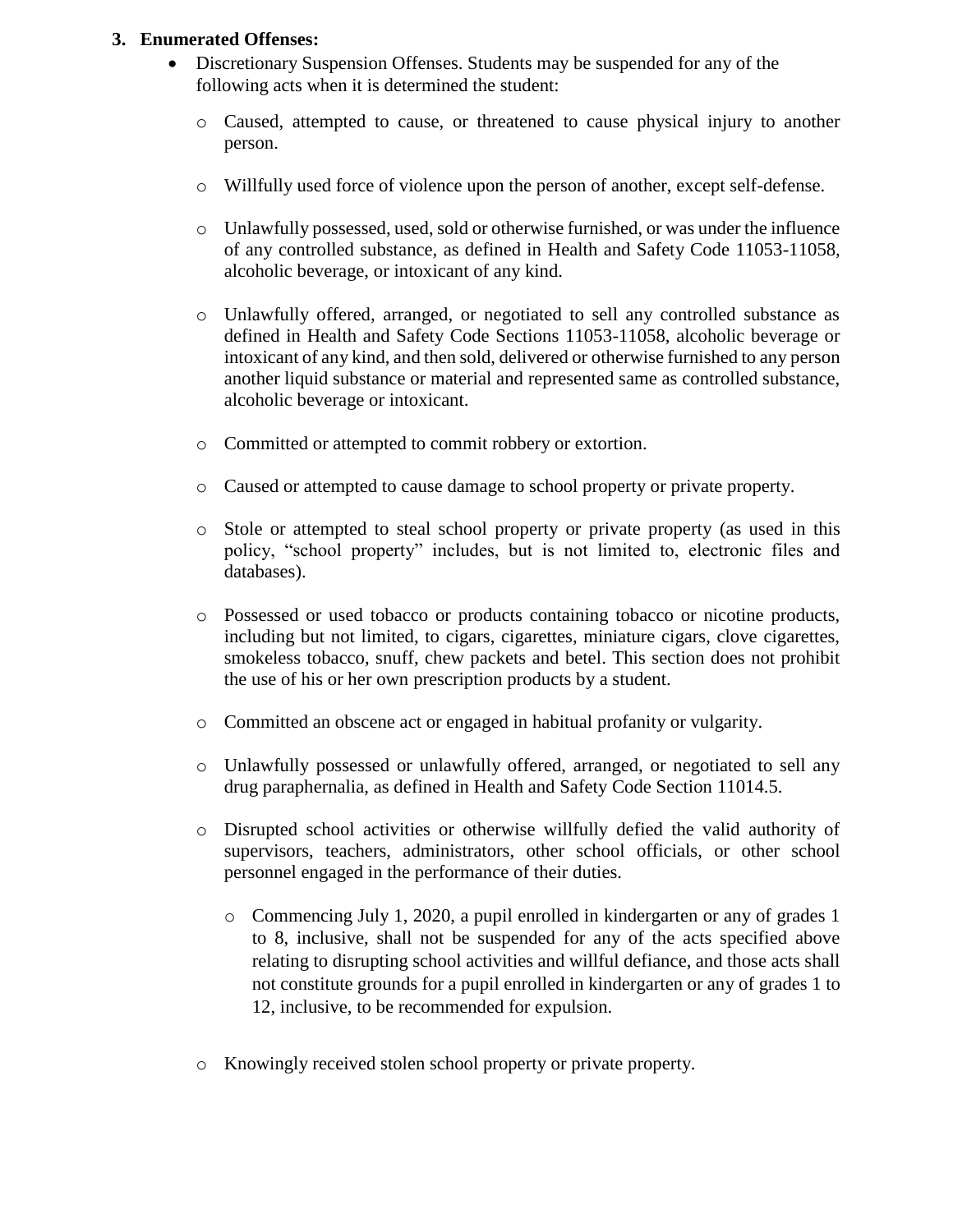- o Possessed an imitation firearm, i.e.: a replica of a firearm that is so substantially similar in physical properties to an existing firearm as to lead a reasonable person to conclude that the replica is a firearm.
- o Committed or attempted to commit a sexual assault as defined in Penal Code Sections 261, 266c, 286, 288, 289, or former 288a, or committed a sexual battery as defined in Penal Code Section 243.4.
- o Harassed, threatened, or intimidated a student who is a complaining witness or witness in a school disciplinary proceeding for the purpose of preventing that student from being a witness and/or retaliating against that student for being a witness.
- o Unlawfully offered, arranged to sell, negotiated to sell, or sold the prescription drug Soma.
- o Engaged in, or attempted to engage in hazing. For the purposes of this subdivision, "hazing" means a method of initiation or preinitiation into a student organization or body, whether or not the organization or body is officially recognized by an educational institution, which is likely to cause serious bodily injury or personal degradation or disgrace resulting in physical or mental harm to a former, current, or prospective student. For purposes of this section, "hazing" does not include athletic events or school-sanctioned events.
- o Made terrorist threats against school officials and/or school property. For purposes of this section, "terroristic threat" shall include any statement, whether written or oral, by a person who willfully threatens to commit a crime which will result in death, great bodily injury to another person, or property damage in excess of one thousand dollars (\$1,000), with the specific intent that the statement is to be taken as a threat, even if there is no intent of actually carrying it out, which, on its face and under the circumstances in which it is made, is so unequivocal, unconditional, immediate, and specific as to convey to the person threatened, a gravity of purpose and an immediate prospect of execution of the threat, and thereby causes that person reasonably to be in sustained fear for his or her own safety or for his or her immediate family's safety, or for the protection of school property, or the personal property of the person threatened or his or her immediate family.
- o Committed sexual harassment, as defined in Education Code Section 212.5. For the purposes of this section, the conduct described in Section 212.5 must be considered by a reasonable person of the same gender as the victim to be sufficiently severe or pervasive to have a negative impact upon the individual's academic performance or to create an intimidating, hostile, or offensive educational environment. This section shall apply to students in any of grades 4 to 12, inclusive.
- o Caused, attempted to cause, threaten to cause or participated in an act of hate violence, as defined in subdivision (e) of Section 233 of the Education Code. This section shall apply to students in any of grades 4 to 12, inclusive.
- o Intentionally harassed, threatened or intimidated a student or group of students to the extent of having the actual and reasonably expected effect of materially disrupting class work, creating substantial disorder and invading student rights by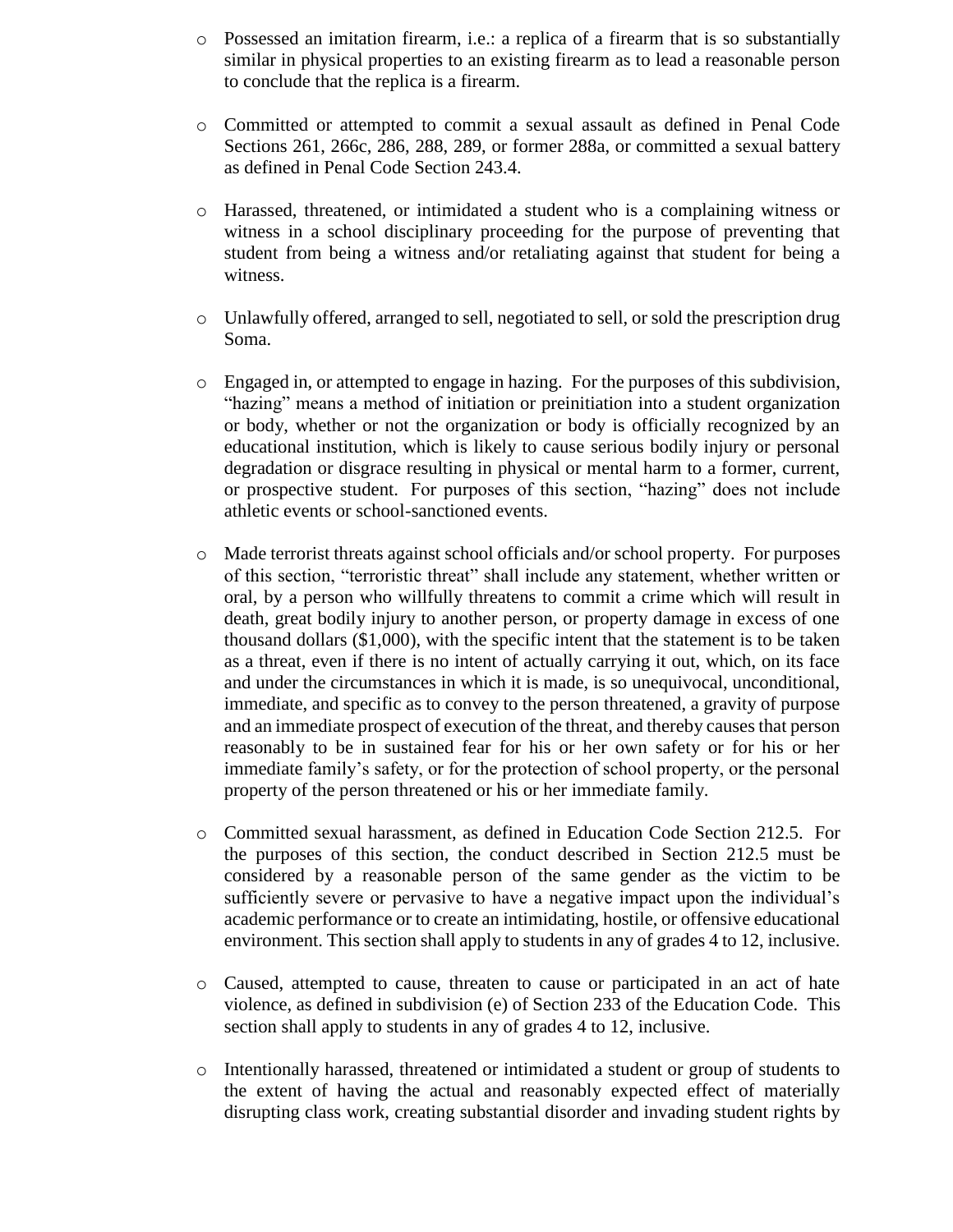creating an intimidating or hostile educational environment. This section shall apply to students in any of grades 4 to 12, inclusive.

- o Discriminated against, harassed, intimidated, and/or bullied any person or groups of persons based on the following actual or perceived characteristics: disability, gender, nationality, race or ethnicity, religion, sexual orientation, gender identity, gender expression or association with one or more of these actual or perceived characteristics. This policy applies to all acts related to school activity or school attendance occurring within the school.
- o Engaged in an act of bullying, including, but not limited to, bullying committed by means of an electronic act.
	- 1) "Bullying" means any severe or pervasive physical or verbal act or conduct, including communications made in writing or by means of an electronic act, and including one or more acts committed by a student or group of students which would be deemed hate violence or harassment, threats, or intimidation, which are directed toward one or more students that has or can be reasonably predicted to have the effect of one or more of the following:
		- i. Placing a reasonable student (defined as a student, including, but is not limited to, a student with exceptional needs, who exercises average care, skill, and judgment in conduct for a person of the student's age, or for a person of that student's age with exceptional needs) or students in fear of harm to that student's or those students' person or property.
		- ii. Causing a reasonable student to experience a substantially detrimental effect on that student's physical or mental health.
		- iii. Causing a reasonable student to experience substantial interference with that student's academic performance.
		- iv. Causing a reasonable student to experience substantial interference with that student's ability to participate in or benefit from the services, activities, or privileges provided by the Charter School.
	- 2) "Electronic Act" means the transmission by means of an electronic device, including, but not limited to, a telephone, wireless telephone, or other wireless communication device, computer, or pager, of a communication, including, but not limited to, any of the following:
		- i. A message, text, sound, or image.
		- ii. A post on a social network Internet Web site including, but not limited to:
			- (a) Posting to or creating a burn page. A "burn page" means an Internet Web site created for the purpose of having one or more of the effects as listed in subparagraph (1) above.
			- (b) Creating a credible impersonation of another actual student for the purpose of having one or more of the effects listed in subparagraph (1) above. "Credible impersonation" means to knowingly and without consent impersonate a student for the purpose of bullying the student and such that another student would reasonably believe, or has reasonably believed, that the student was or is the student who was impersonated.
			- (c) Creating a false profile for the purpose of having one or more of the effects listed in subparagraph (1) above. "False profile" means a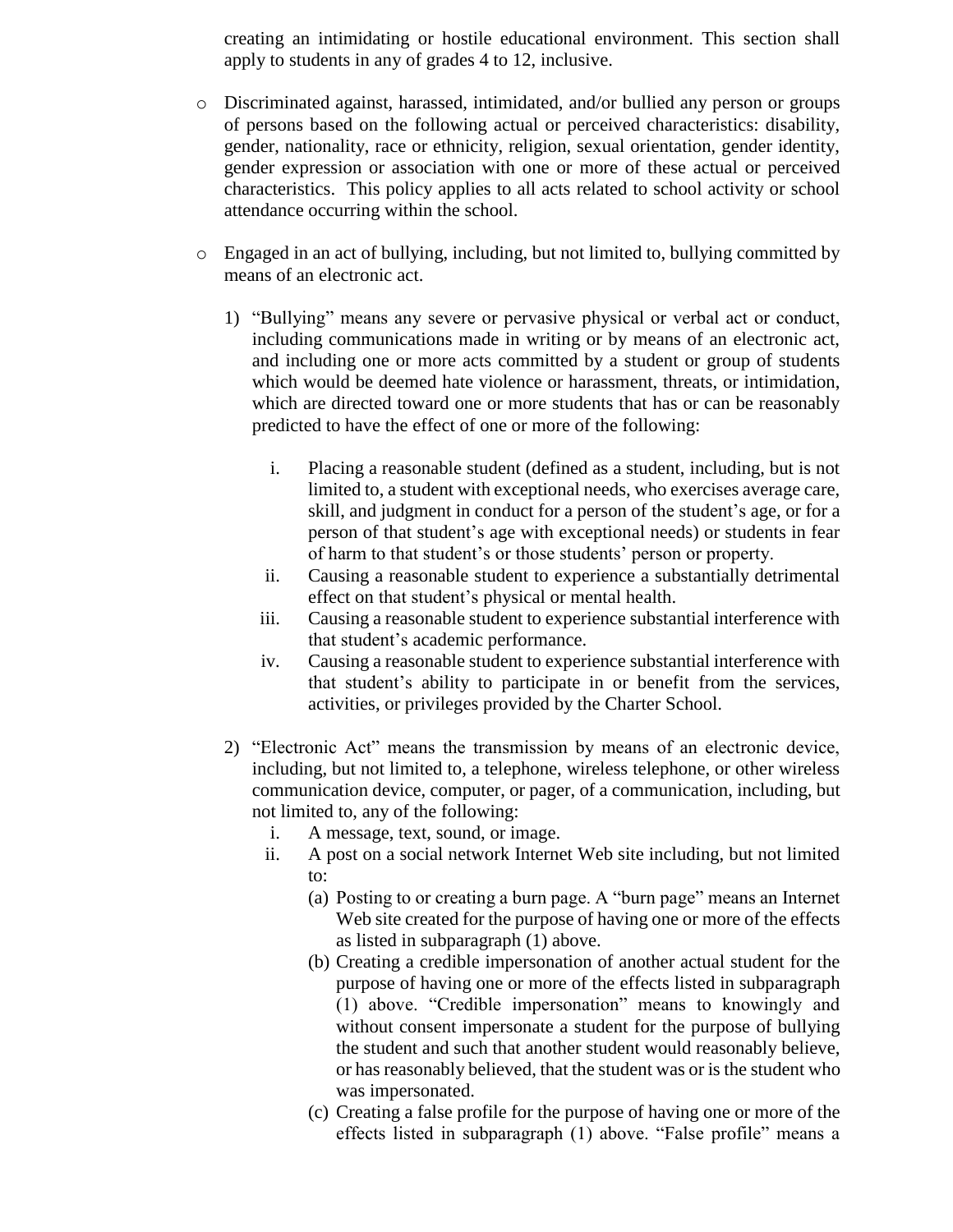profile of a fictitious student or a profile using the likeness or attributes of an actual student other than the student who created the false profile.

- iii. Notwithstanding subparagraphs (1) and (2) above, an electronic act shall not constitute pervasive conduct solely on the basis that it has been transmitted on the Internet or is currently posted on the Internet.
- iv. An act of cyber sexual bullying.  $(48900(r)(2)(A)(iii)$ .
	- (a) For purposes of this section, "cyber sexual bullying" means the dissemination of, or the solicitation or incitement to disseminate, a photograph or other visual recording by a pupil to another pupil or to school personnel by means of an electronic act that has or can be reasonably predicted to have one or more of the effects described above. A photograph or other visual recording shall include the depiction of a nude, semi-nude or sexually explicit photograph or other visual recording of a minor where the minor is identifiable from the photograph, visual recording or other electronic act.
	- (b) Cyber sexual bullying does not include a depiction, portrayal, or image that has any serious literary, artistic, educational, political or scientific value or that involves athletic events or school-sanctioned activities.
- o A student who aids or abets, as defined in Section 31 of the Penal Code, the infliction or attempted infliction of physical injury to another person may be subject to suspension, but not expulsion, except that a student who has been adjudged by a juvenile court to have committed, as an aider and abettor, a crime of physical violence in which the victim suffered great bodily injury or serious bodily injury shall be subject to discipline pursuant to subdivision (1).
- o Possessed, sold, or otherwise furnished any knife unless, in the case of possession of any object of this type, the student had obtained written permission to possess the item from a certificated school employee, with the Director or designee's concurrence.
- Non-Discretionary Suspension Offenses: Students must be suspended and recommended for expulsion for any of the following acts when it is determined the student:
	- o Possessed, sold, or otherwise furnished any firearm, explosive, or other dangerous object unless, in the case of possession of any object of this type, the students had obtained written permission to possess the item from a certificated school employee, with the Director or designee's concurrence.
- Discretionary Expellable Offenses: Students may be recommended for expulsion for any of the following acts when it is determined the student:
	- o Caused, attempted to cause, or threatened to cause physical injury to another person.
	- o Willfully used force of violence upon the person of another, except self-defense.
	- o Unlawfully possessed, used, sold or otherwise furnished, or was under the influence of any controlled substance, as defined in Health and Safety Code Sections 11053- 11058, alcoholic beverage, or intoxicant of any kind.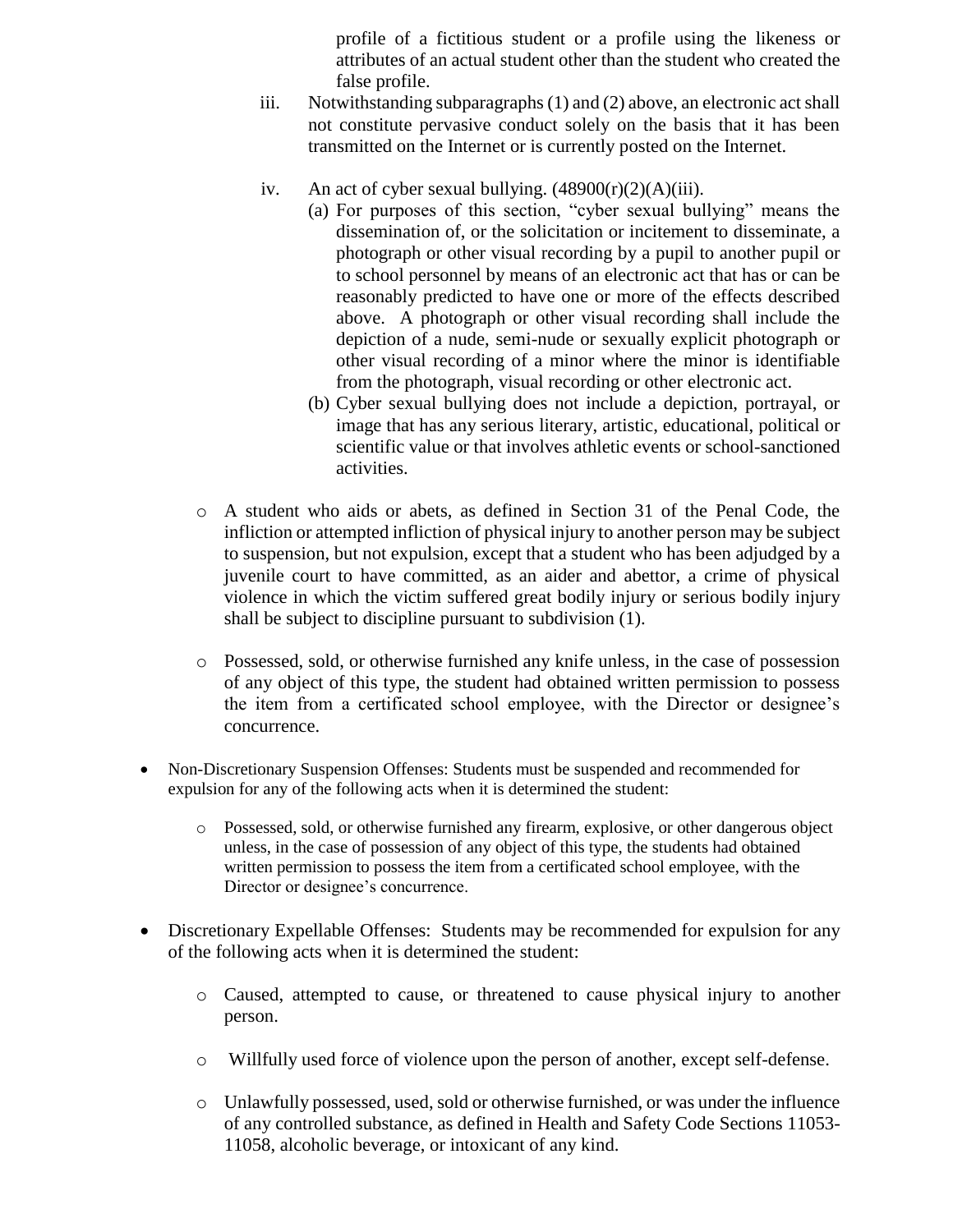- o Unlawfully offered, arranged, or negotiated to sell any controlled substance as defined in Health and Safety Code Sections 11053-11058, alcoholic beverage or intoxicant of any kind, and then sold, delivered or otherwise furnished to any person another liquid substance or material and represented same as controlled substance, alcoholic beverage or intoxicant.
- o Committed or attempted to commit robbery or extortion.
- o Caused or attempted to cause damage to school property or private property.
- o Stole or attempted to steal school property or private property.
- o Possessed or used tobacco or products containing tobacco or nicotine products, including but not limited to cigars, cigarettes, miniature cigars, clove cigarettes, smokeless tobacco, snuff, chew packets and betel. This section does not prohibit the use of his or her own prescription products by a student.
- o Committed an obscene act or engaged in habitual profanity or vulgarity.
- o Unlawfully possessed or unlawfully offered, arranged, or negotiated to sell any drug paraphernalia, as defined in Health and Safety Code Section 11014.5.
- o Knowingly received stolen school property or private property.
- o Possessed an imitation firearm, i.e.: a replica of a firearm that is so substantially similar in physical properties to an existing firearm as to lead a reasonable person to conclude that the replica is a firearm.
- o Committed or attempted to commit a sexual assault as defined in Penal Code Sections 261, 266c, 286, 288, 289, or former 288a, or committed a sexual battery as defined in Penal Code Section 243.4.
- o Harassed, threatened, or intimidated a student who is a complaining witness or witness in a school disciplinary proceeding for the purpose of preventing that student from being a witness and/or retaliating against that student for being a witness.
- o Unlawfully offered, arranged to sell, negotiated to sell, or sold the prescription drug Soma.
- o Engaged in, or attempted to engage in hazing. For the purposes of this subdivision, "hazing" means a method of initiation or pre-initiation into a student organization or body, whether or not the organization or body is officially recognized by an educational institution, which is likely to cause serious bodily injury or personal degradation or disgrace resulting in physical or mental harm to a former, current, or prospective student. For purposes of this section, "hazing" does not include athletic events or school-sanctioned events.
- o Made terrorist threats against school officials and/or school property. For purposes of this section, "terroristic threat" shall include any statement, whether written or oral, by a person who willfully threatens to commit a crime which will result in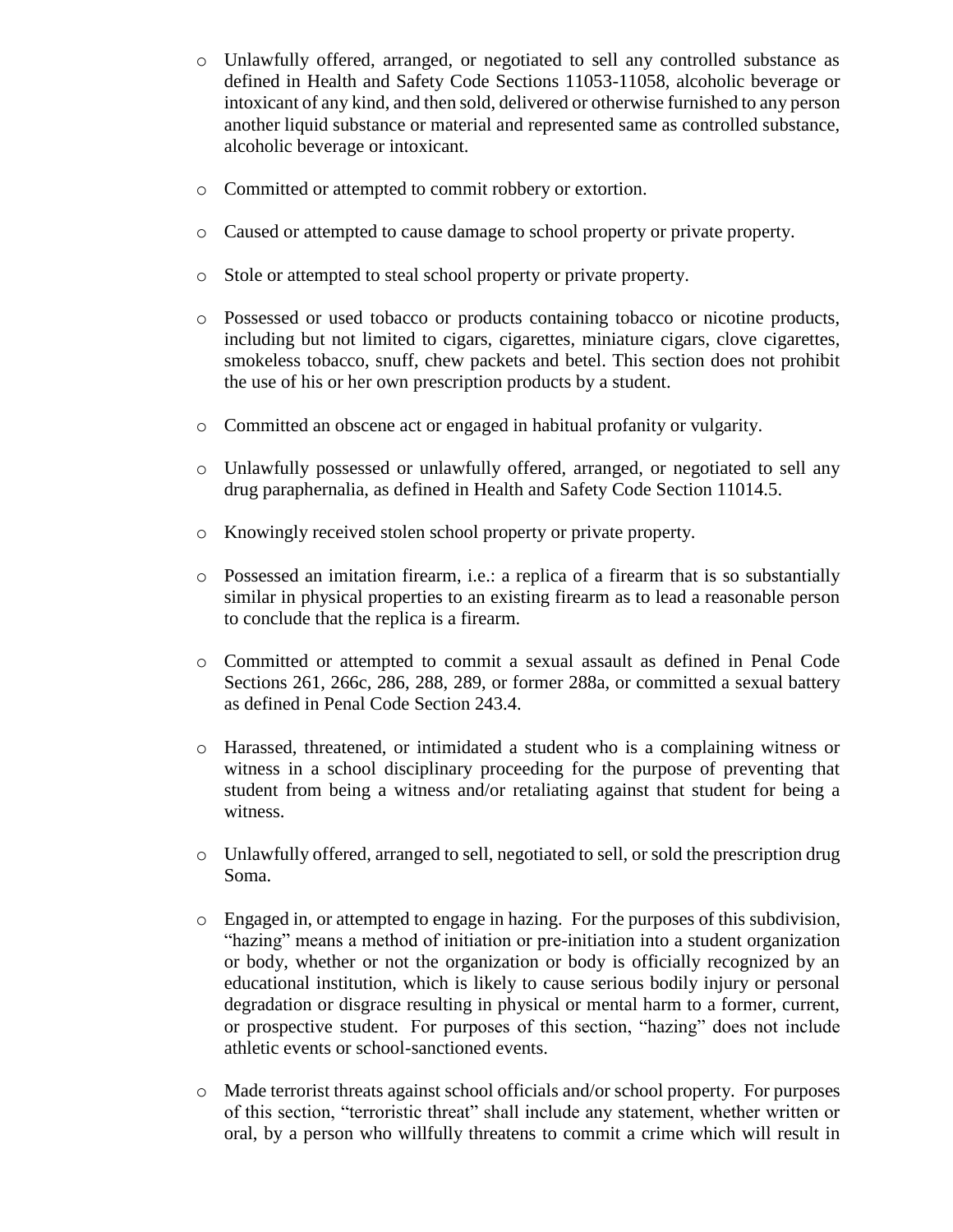death, great bodily injury to another person, or property damage in excess of one thousand dollars (\$1,000), with the specific intent that the statement is to be taken as a threat, even if there is no intent of actually carrying it out, which, on its face and under the circumstances in which it is made, is so unequivocal, unconditional, immediate, and specific as to convey to the person threatened, a gravity of purpose and an immediate prospect of execution of the threat, and thereby causes that person reasonably to be in sustained fear for his or her own safety or for his or her immediate family's safety, or for the protection of school property, or the personal property of the person threatened or his or her immediate family.

- o Committed sexual harassment, as defined in Education Code Section 212.5. For the purposes of this section, the conduct described in Section 212.5 must be considered by a reasonable person of the same gender as the victim to be sufficiently severe or pervasive to have a negative impact upon the individual's academic performance or to create an intimidating, hostile, or offensive educational environment. This section shall apply to students in any of grades 4 to 12, inclusive.
- o Caused, attempted to cause, threaten to cause or participated in an act of hate violence, as defined in subdivision (e) of Section 233 of the Education Code. This section shall apply to students in any of grades 4 to 12, inclusive.
- o Intentionally harassed, threatened or intimidated a student or group of students to the extent of having the actual and reasonably expected effect of materially disrupting class work, creating substantial disorder and invading student rights by creating an intimidating or hostile educational environment. This section shall apply to students in any of grades 4 to 12, inclusive.
- o Discriminated against, harassed, intimidated, and/or bullied any person or groups of persons based on the following actual or perceived characteristics: disability, gender, nationality, race or ethnicity, religion, sexual orientation, gender identity, gender expression or association with one or more of these actual or perceived characteristics. This policy applies to all acts related to school activity or school attendance occurring within the school.
- o Engaged in an act of bullying, including, but not limited to, bullying committed by means of an electronic act.
	- 1) "Bullying" means any severe or pervasive physical or verbal act or conduct, including communications made in writing or by means of an electronic act, and including acts one or more acts committed by a student or group of students which would be deemed hate violence or harassment, threats, or intimidation, which are directed toward one or more students that has or can be reasonably predicted to have the effect of one or more of the following:
		- i. Placing a reasonable student (defined as a student, including, but is not limited to, a student with exceptional needs, who exercises average care, skill, and judgment in conduct for a person of that student's age, or for a person of that student's age with exceptional needs) or students in fear of harm to that student's or those students' person or property.
		- ii. Causing a reasonable student to experience a substantially detrimental effect on that student's physical or mental health.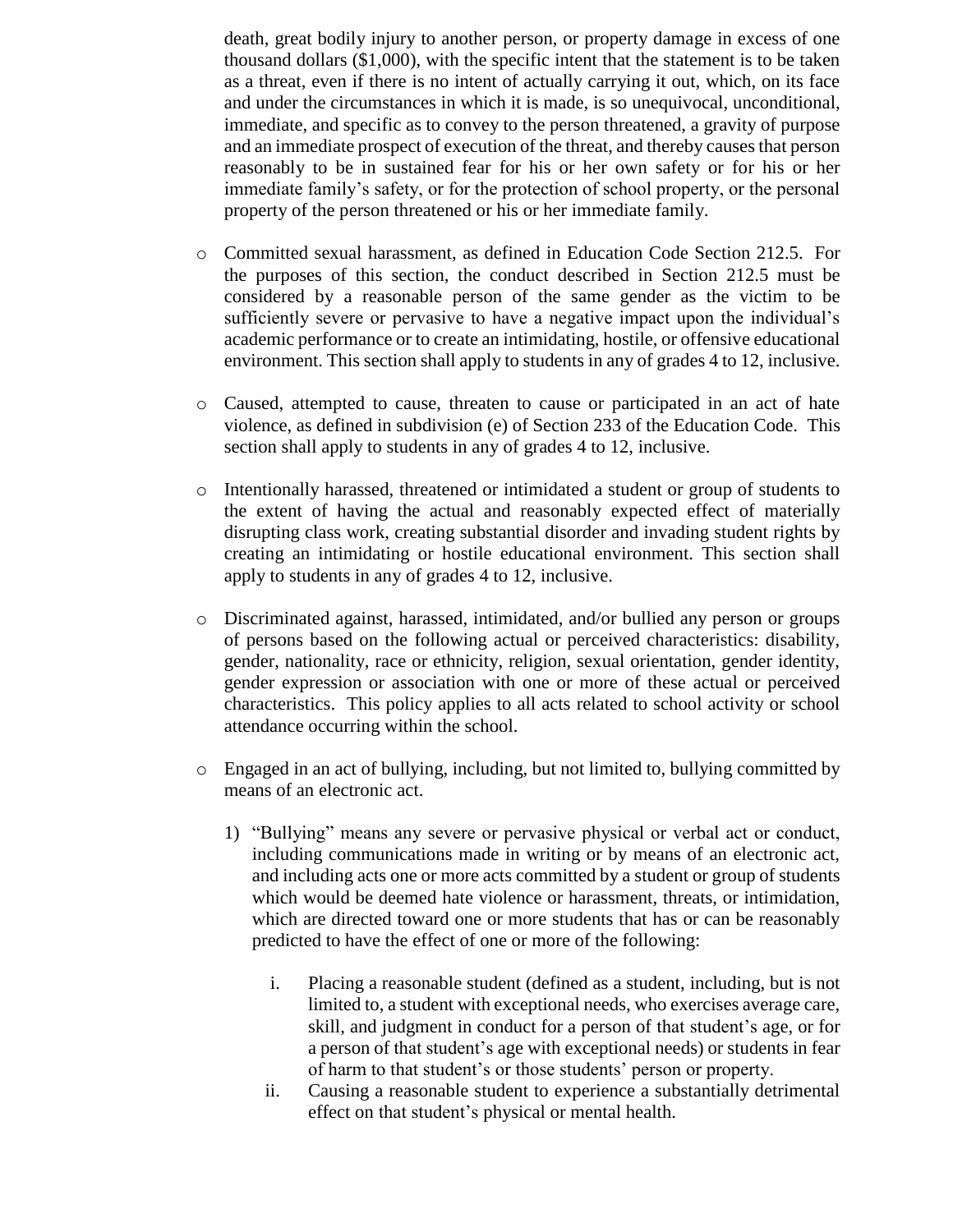- iii. Causing a reasonable student to experience substantial interference with that student's academic performance.
- iv. Causing a reasonable student to experience substantial interference with that student's ability to participate in or benefit from the services, activities, or privileges provided by the Charter School.
- 2) "Electronic Act" means the transmission by means of an electronic device, including, but not limited to, a telephone, wireless telephone, or other wireless communication device, computer, or pager, of a communication, including, but not limited to, any of the following:
	- i. A message, text, sound, or image.
	- ii. A post on a social network Internet Web site including, but not limited to:
		- (c) Posting to or creating a burn page. A "burn page" means an Internet Web site created for the purpose of having one or more of the effects as listed in subparagraph (1) above.
		- (d) Creating a credible impersonation of another actual student for the purpose of having one or more of the effects listed in subparagraph (1) above. "Credible impersonation" means to knowingly and without consent impersonate a student for the purpose of bullying the student and such that another student would reasonably believe, or has reasonably believed, that the student was or is the student who was impersonated.
		- (e) Creating a false profile for the purpose of having one or more of the effects listed in subparagraph (1) above. "False profile" means a profile of a fictitious student or a profile using the likeness or attributes of an actual student other than the student who created the false profile.
	- iii. Notwithstanding subparagraphs (1) and (2) above, an electronic act shall not constitute pervasive conduct solely on the basis that it has been transmitted on the Internet or is currently posted on the Internet.
	- iv. An act of cyber sexual bullying.  $(48900(r)(2)(A)(iii)$ .
		- (a) For purposes of this section, "cyber sexual bullying" means the dissemination of, or the solicitation or incitement to disseminate, a photograph or other visual recording by a pupil to another pupil or to school personnel by means of an electronic act that has or can be reasonably predicted to have one or more of the effects described above. A photograph or other visual recording shall include the depiction of a nude, semi-nude or sexually explicit photograph or other visual recording of a minor where the minor is identifiable from the photograph, visual recording or other electronic act.
		- (b) Cyber sexual bullying does not include a depiction, portrayal, or image that has any serious literary, artistic, educational, political or scientific value or that involves athletic events or school-sanctioned activities.
- o A student who aids or abets, as defined in Section 31 of the Penal Code, the infliction or attempted infliction of physical injury to another person may be subject to suspension, but not expulsion, except that a student who has been adjudged by a juvenile court to have committed, as an aider and abettor, a crime of physical violence in which the victim suffered great bodily injury or serious bodily injury shall be subject to discipline pursuant to subdivision (1).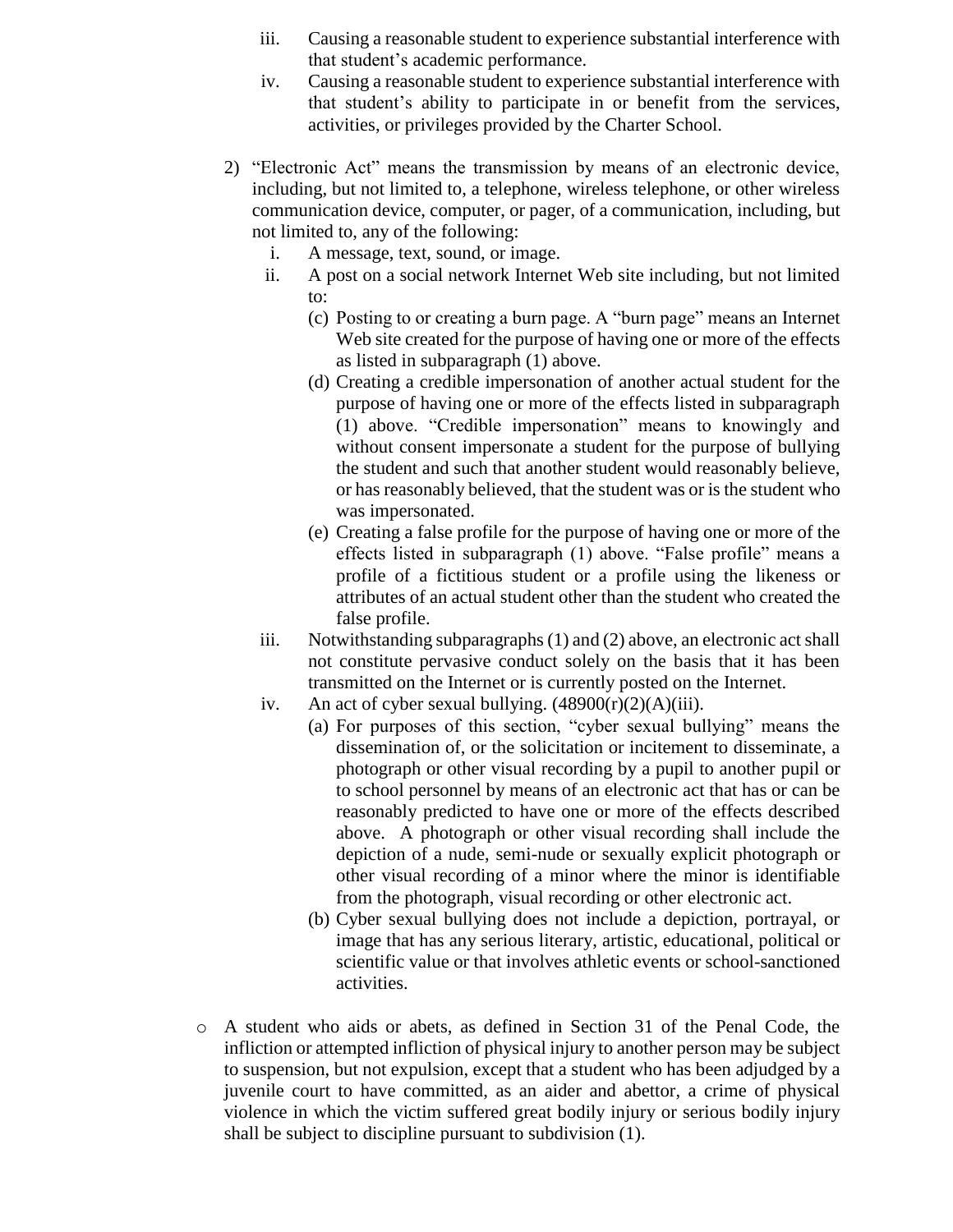- o Possessed, sold, or otherwise furnished any knife unless, in the case of possession of any object of this type, the student had obtained written permission to possess the item from a certificated school employee, with the Director or designee's concurrence.
- Non-Discretionary Expellable Offenses: Students must be recommended for expulsion for any of the following acts when it is determined pursuant to the procedures below that the student:
	- o Possessed, sold, or otherwise furnished any firearm, explosive, or other dangerous object unless, in the case of possession of any object of this type, the students had obtained written permission to possess the item from a certificated school employee, with the Director or designee's concurrence.

If it is determined by the Board of Directors that a student has brought a fire arm or destructive device, as defined in Section 921 of Title 18 of the United States Code, on to campus or to have possessed a firearm or dangerous device on campus, the student shall be expelled for one year, pursuant to the Federal Gun Free Schools Act of 1994.

The term "firearm" means (A) any weapon (including a starter gun) which will or is designed to or may readily be converted to expel a projectile by the action of an explosive; (B) the frame or receiver of any such weapon; (C) any firearm muffler or firearm silencer; or (D) any destructive device. Such term does not include an antique firearm.

The term "destructive device" means (A) any explosive, incendiary, or poison gas, including but not limited to: (i) bomb, (ii) grenade, (iii) rocket having a propellant charge of more than four ounces, (iv) missile having an explosive or incendiary charge of more than one-quarter ounce, (v) mine, or (vi) device similar to any of the devices described in the preceding clauses.

- **4. Suspension Procedure:** Suspensions shall be initiated according to the following procedures:
	- Conference: Suspension shall be preceded, if possible, by a conference conducted by the Director or the Director's designee with the student and his or her parent and, whenever practical, the teacher, supervisor or Charter School employee who referred the student to the Director or designee.
	- The conference may be omitted if the Director or designee determines that an emergency situation exists. An "emergency situation" involves a clear and present danger to the lives, safety or health of students or Charter School personnel. If a student is suspended without this conference, both the parent/guardian and student shall be notified of the student's right to return to school for the purpose of a conference.
	- At the conference, the student shall be informed of the reason for the disciplinary action, the evidence against that student, the other means of correction that were attempted before the disciplinary action, and shall be given the opportunity to present that student's version and evidence in his or her defense. This conference shall be held within two school days, unless the student waives this right or is physically unable to attend for any reason including, but not limited to, incarceration or hospitalization. No penalties may be imposed on a student for failure of the student's parent or guardian to attend a conference with Charter School officials. Reinstatement of the suspended student shall not be contingent upon attendance by the student's parent or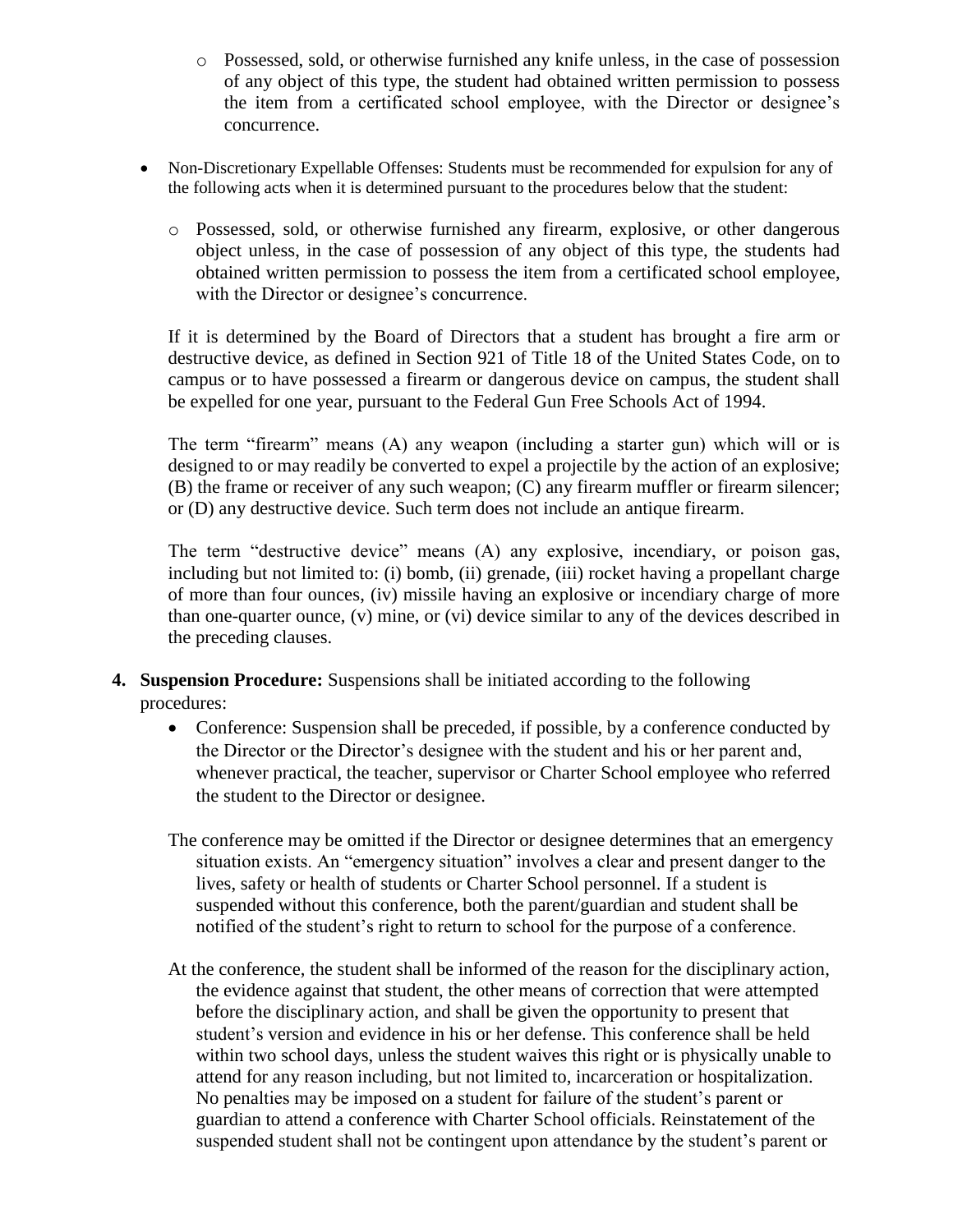guardian at the conference.

- Notice to Parents/Guardians: At the time of the suspension, an administrator or designee shall make a reasonable effort to contact the parent/guardian by telephone or in person. Whenever a student is suspended, the parent/guardian shall be notified in writing of the suspension and the date of return following suspension. This notice shall state the specific offense committed by the student. In addition, the notice may also state the date and time when the student may return to school. If Charter School officials wish to ask the parent/guardian to confer regarding matters pertinent to the suspension, the notice may request that the parent/guardian respond to such requests without delay.
- Suspension Time Limits/Recommendation for Expulsion: Suspensions, when not including a recommendation for expulsion, shall not exceed five (5) consecutive school days per suspension. Upon a recommendation of Expulsion by the Director or Director's designee, the student and the student's guardian or representative will be invited to a conference to determine if the suspension for the student should be extended pending an expulsion hearing. This determination will be made by the Director or designee upon either of the following: 1) the student's presence will be disruptive to the education process; or 2) the student poses a threat or danger to others. Upon either determination, the student's suspension will be extended pending the results of an expulsion hearing. If such extended suspension exceeds 10 days, the following procedures shall be followed: 1) The Executive Director shall provide timely, written notice of the charges against the student and an explanation of the student's basic rights; 2) The School will provide a hearing adjudicated by a neutral officer within a reasonable number of days at which the student has a fair opportunity to present testimony, evidence and witnesses and confront and cross-examine adverse witnesses, and at which the pupil has the right to bring legal counsel. At this hearing, it will be determined whether the presence of the student at the School would cause a danger to persons or property or a threat of disrupting the instructional process pending the results of an expulsion hearing.
- Upon the request of a parent/guardian/educational rights holder/student, a teacher shall provide to a student in any of grades 1 to 12 who has been suspended from the School for two or more schooldays, the homework that the pupil would otherwise have been assigned. If a homework assignment that is requested and turned into the teacher by the student either upon the student's return to school from suspension or within the timeframe originally prescribed by the teacher, whichever is later, is not graded before the end of the academic term, that assignment shall not be included in the calculation for the student's overall grade in the class.
- **5. Authority to Expel:** A student may be expelled either by the Charter School Board following a hearing before it or by the Charter School Board upon the recommendation of an Administrative Panel to be assigned by the Board as needed. The Administrative Panel should consist of at least three members who are certificated and neither a teacher of the student or a Board member of the Charter School's governing board. The Administrative Panel may recommend expulsion of any student found to have committed an expellable offense.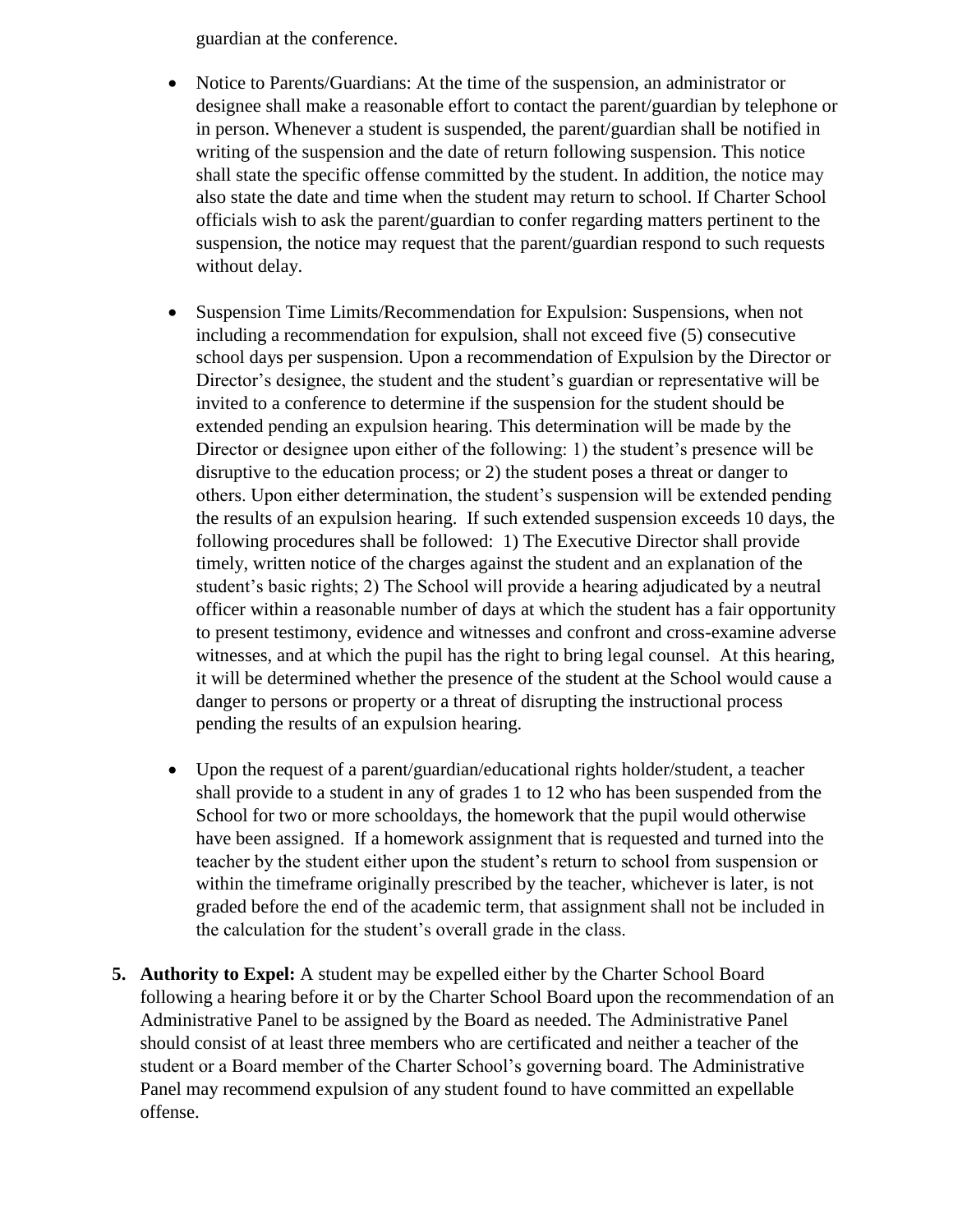- **6. Expulsion Procedures:** Students recommended for expulsion are entitled to a hearing to determine whether the student should be expelled. Unless postponed for good cause, the hearing shall be held within thirty (30) school days after the Director or designee determines that the Student has committed an expellable offense.
- In the event an Administrative Panel hears the case, it will make a recommendation to the Board for a final decision whether to expel. The hearing shall be held in closed session (complying with all student confidentiality rules under FERPA) unless the Student makes a written request for a public hearing three (3) days prior to the hearing.
- Written notice of the hearing shall be forwarded to the student and the student's parent/guardian at least ten (10) calendar days before the date of the hearing. Upon mailing the notice, it shall be deemed served upon the student. The notice shall include:
	- 1. The date and place of the expulsion hearing;
	- 2. A statement of the specific facts, charges and offenses upon which the proposed expulsion is based;
	- 3. A copy of the Charter School's disciplinary rules which relate to the alleged violation;
	- 4. Notification of the student's or parent/guardian's obligation to provide information about the student's status at the Charter School to any other school district or school to which the student seeks enrollment;
	- 5. The opportunity for the student or the student's parent/guardian to appear in person or to employ and be represented by counsel or a non-attorney advisor;
	- 6. The right to inspect and obtain copies of all documents to be used at the hearing;
	- 7. The opportunity to present testimony, evidence and witnesses and confront and question all witnesses who testify at the hearing;
	- 8. The opportunity to question all evidence presented and to present oral and documentary evidence on the student's behalf including witnesses.
- **7. Special Procedures for Expulsion Hearings Involving Sexual Assault or Battery Offenses:**  The Charter School may, upon a finding of good cause, determine that the disclosure of either the identity of the witness or the testimony of that witness at the hearing, or both, would subject the witness to an unreasonable risk of psychological or physical harm. Upon this determination, the testimony of the witness may be presented at the hearing in the form of sworn declarations that shall be examined only by the Charter School or the hearing officer. Copies of these sworn declarations, edited to delete the name and identity of the witness, shall be made available to the student.
	- The complaining witness in any sexual assault or battery case must be provided with a copy of the applicable disciplinary rules and advised of his/her right to (a) receive five days' notice of his/her scheduled testimony, (b) have up to two (2) adult support persons of his/her choosing present in the hearing at the time he/she testifies, which may include a parent, guardian, or legal counsel, and (c) elect to have the hearing closed while testifying.
	- The Charter School must also provide the victim a room separate from the hearing room for the complaining witness' use prior to and during breaks in testimony.
	- At the discretion of the entity conducting the expulsion hearing, the complaining witness shall be allowed periods of relief from examination and cross-examination during which he or she may leave the hearing room.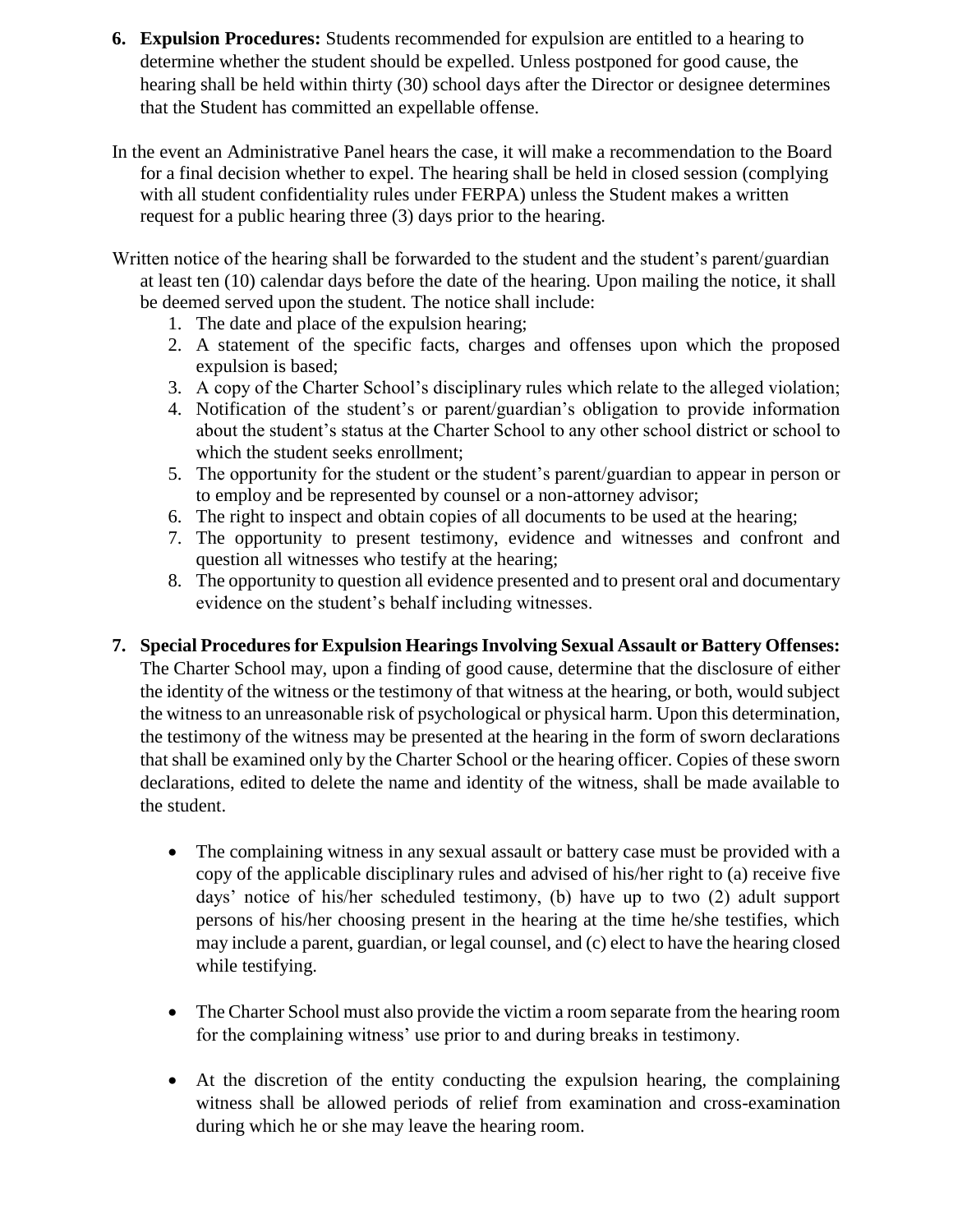- The entity conducting the expulsion hearing may also arrange the seating within the hearing room to facilitate a less intimidating environment for the complaining witness.
- The entity conducting the expulsion hearing may also limit time for taking the testimony of the complaining witness to the hours he/she is normally in school, if there is no good cause to take the testimony during other hours.
- Prior to a complaining witness testifying, the support persons must be admonished that the hearing is confidential. Nothing in the law precludes the person presiding over the hearing from removing a support person whom the presiding person finds is disrupting the hearing. The entity conducting the hearing may permit any one of the support persons for the complaining witness to accompany him or her to the witness stand.
- If one or both of the support persons is also a witness, the Charter School must present evidence that the witness' presence is both desired by the witness and will be helpful to the Charter School. The person presiding over the hearing shall permit the witness to stay unless it is established that there is a substantial risk that the testimony of the complaining witness would be influenced by the support person, in which case the presiding official shall admonish the support person or persons not to prompt, sway, or influence the witness in any way. Nothing shall preclude the presiding officer from exercising his or her discretion to remove a person from the hearing whom he or she believes is prompting, swaying, or influencing the witness.
- The testimony of the support person shall be presented before the testimony of the complaining witness and the complaining witness shall be excluded from the courtroom during that testimony.
- Especially for charges involving sexual assault or battery, if the hearing is to be conducted in public at the request of the student being expelled, the complaining witness shall have the right to have his/her testimony heard in a closed session when testifying at a public meeting would threaten serious psychological harm to the complaining witness and there are no alternative procedures to avoid the threatened harm. The alternative procedures may include videotaped depositions or contemporaneous examination in another place communicated to the hearing room by means of closed-circuit television.
- Evidence of specific instances of a complaining witness' prior sexual conduct is presumed inadmissible and shall not be heard absent a determination by the person conducting the hearing that extraordinary circumstances exist requiring the evidence be heard. Before such a determination regarding extraordinary circumstance can be made, the witness shall be provided notice and an opportunity to present opposition to the introduction of the evidence. In the hearing on the admissibility of the evidence, the complaining witness shall be entitled to be represented by a parent, legal counsel, or other support person. Reputation or opinion evidence regarding the sexual behavior of the complaining witness is not admissible for any purpose.
- **8. Record of Hearing:** A record of the hearing shall be made and may be maintained by any means, including electronic recording, as long as a reasonably accurate and complete written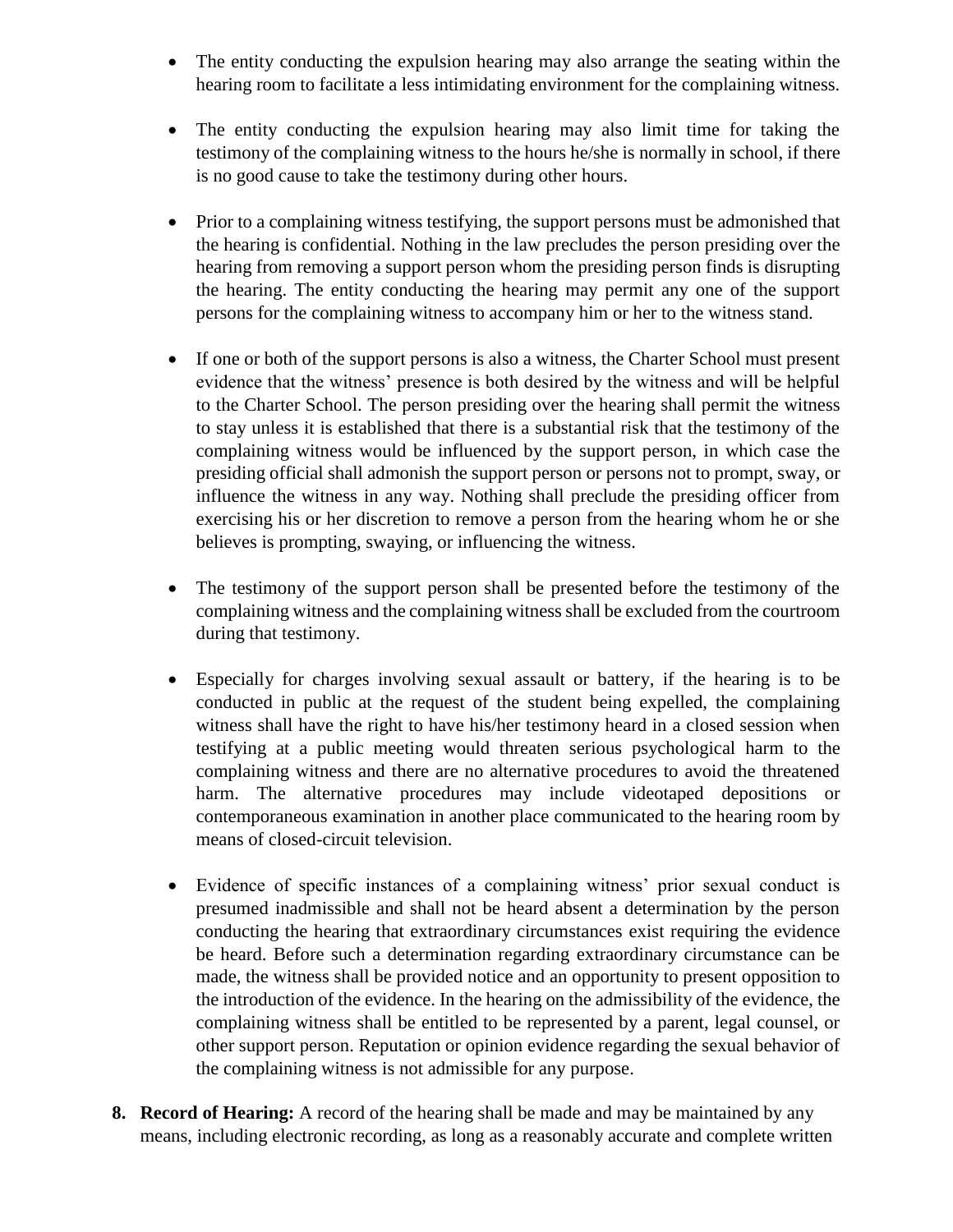transcription of the proceedings can be made.

- **9. Presentation of Evidence:** While technical rules of evidence do not apply to expulsion hearings, evidence may be admitted and used as proof only if it is the kind of evidence on which reasonable persons can rely in the conduct of serious affairs. A recommendation by the Administrative Panel to expel must be supported by substantial evidence that the student committed an expellable offense. Findings of fact shall be based solely on the evidence at the hearing. While hearsay evidence is admissible, no decision to expel shall be based solely on hearsay. Sworn declarations may be admitted as testimony from witnesses of whom the Board or Administrative Panel determines that disclosure of their identity or testimony at the hearing may subject them to an unreasonable risk of physical or psychological harm.
- If, due to a written request by the expelled student, the hearing is held at a public meeting, and the charge is committing or attempting to commit a sexual assault or committing a sexual battery as defined in Education Code Section 48900, a complaining witness shall have the right to have his or her testimony heard in a session closed to the public.
- The decision of the Administrative Panel shall be in the form of written findings of fact and a written recommendation to the Board who will make a final determination regarding the expulsion. The final decision by the Board shall be made within ten (10) school days following the conclusion of the hearing.
- If the Administrative Panel decides not to recommend expulsion, the student shall immediately be returned to his/her educational program.
- **10. Written Notice to Expel:** The Director or designee, following a decision of the Board to expel, shall send written notice of the decision to expel, including the Board's adopted findings of fact, to the student or parent/guardian. This notice shall also include the following: (a) Notice of the specific offense committed by the student; and (b) Notice of the student's or parent/guardian's obligation to inform any new district in which the student seeks to enroll of the student's status with the Charter School.
- The Director or designee shall send a copy of the written notice of the decision to expel to the authorizer. This notice shall include the following: (a) The student's name; and (b) The specific expellable offense committed by the student.
- **11. Disciplinary Records:** The Charter School shall maintain records of all student suspensions and expulsions at the Charter School. Such records shall be made available to the authorizer upon request.
- **12. Expelled Students/Alternative Education:** Students who are expelled shall be responsible for seeking alternative education programs including, but not limited to, programs within the County or their school district of residence. The Charter School shall work cooperatively with parents/guardians as requested by parents/guardians or by the school district of residence to assist with locating alternative placements during expulsion.
- **13. Rehabilitation Plans:** Students who are expelled from the Charter School shall be given a rehabilitation plan upon expulsion as developed by the Board at the time of the expulsion order, which may include, but is not limited to, periodic review as well as assessment at the time of review for readmission. The rehabilitation plan should include a date not later than one year